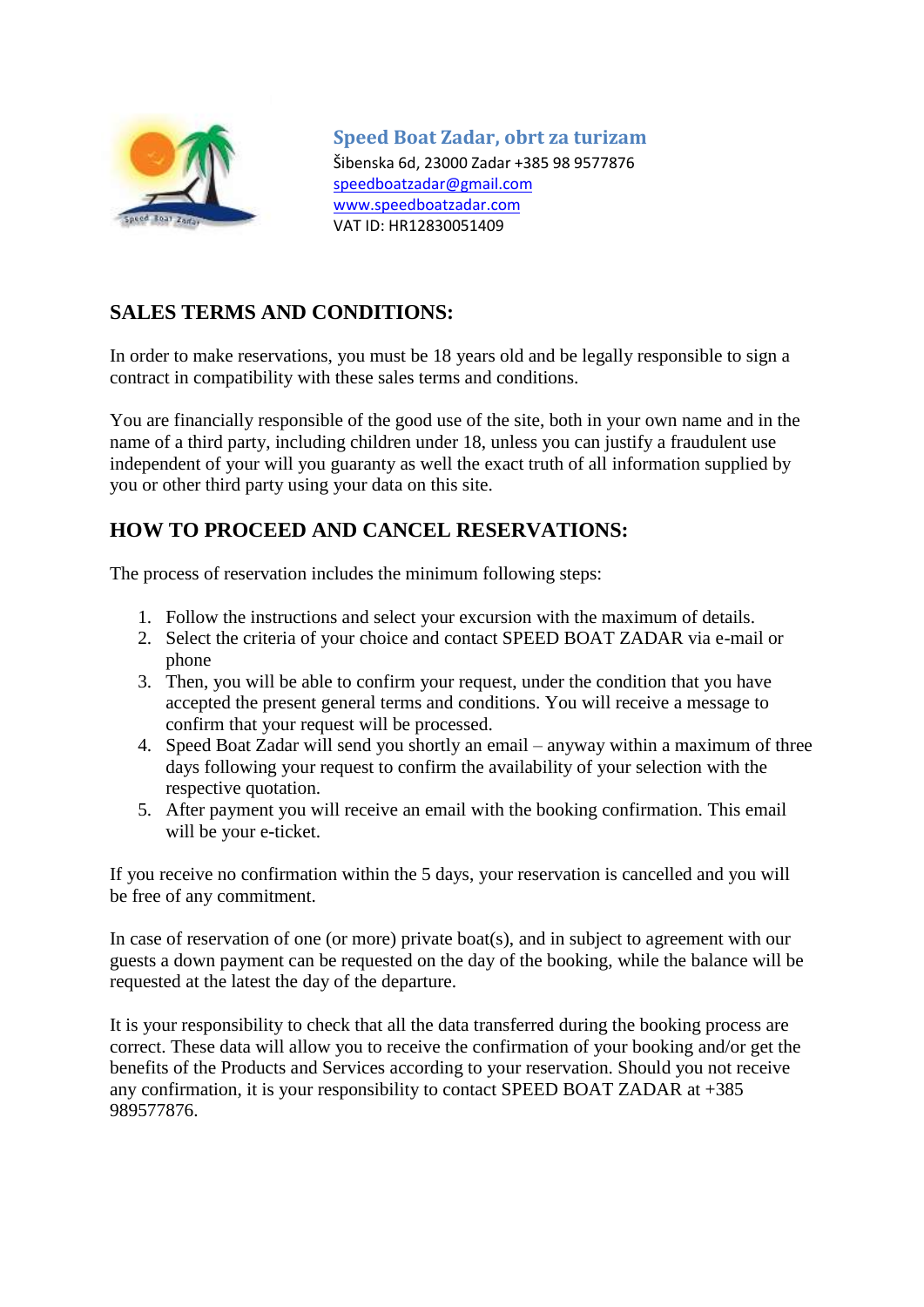### **CONDITIONS OF THE EXCURSION**

SPEED BOAT ZADAR is entitled to change all the routes or cancel the excursions in case of bad weather. The captain is the only one able to judge the sailing conditions and decide to cancel or not the excursion. In case of cancellation by SPEED BOAT ZADAR, either the passengers are reimbursed either the tour is postponed to another date with their full agreement.

Swimming is authorized during the stops under the passengers' responsibility. In any case, the loan of swimming and snorkelling equipment by the company cannot be considered as a monitored official activity; all passengers accept whatsoever to comply with the rules of the boats fixed by SPEED BOAT ZADAR and comply with the Captain or his assistant's instructions.

Passengers should arrive 10 minutes before departure time. No reimbursement will be accepted in case of passenger late arrival.

## **ELECTRONIC TICKET:**

The electronic ticket is a virtual ticket. For all your reservations, you must present yourself in possession of the document confirming your reservation, « the email confirmation » being used as an electronic ticket.

### **TITLE OF TRANSPORT AND ACCEPTANCE OF CONTRACTUAL TERMS:**

The purchase of an online booking through a third party website which promotes SPEED BOAT ZADAR is contractual and the acceptance of the present terms and conditions of sales and transportation by all participants of water sailing and sports activities proposed by Speed Boat Zadar for all passengers included in the reservation.

The electronic ticket, which is the online confirmation (or email) of your reservation by SPEED BOAT ZADAR, is personal and not transferable. It must be kept by the customer who has made the reservation online for one or several people.

It is ruled by the contractual terms between the parties and the mandatory legal and regulatory conditions of the Transport Code and the legal decrees No 66-420 of 18 June 1966, including the Decree No. 66-1078 of 31 December 1966 on charter contracts and maritime transportation.

### **STATE OF HEALTH OF PASSENGERS:**

Passengers must notify SPEED BOAT ZADAR all against-indication or any inability which could violate the execution of the services it offers (Water Activities: excursion maritime, nautical and water sports, swimming, diving and snorkelling, etc ...).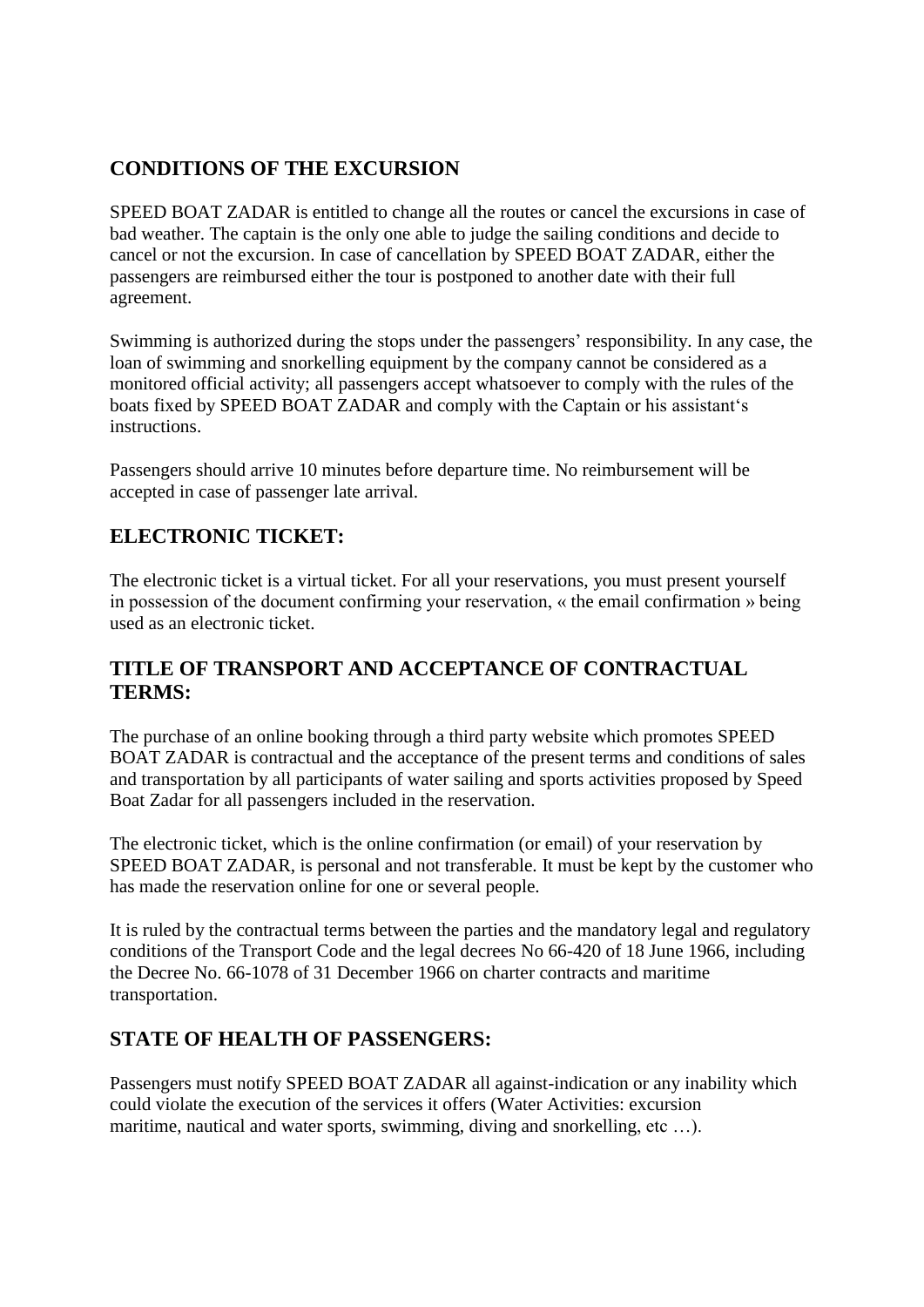Passengers embark on their own responsibility and cannot hold SPEED BOAT ZADAR responsible in case of injury related to their health status (handicap, illness, etc …), either on board or during operations of boarding or disembarking or during water activities.

Passengers who need, because of their state of health, special assistance during the tour or water activities (handicapped people, blind people, etc. …) are invited to notify the staff of SPEED BOAT ZADAR before booking and boarding.

#### **PREGNANT WOMEN:**

Pregnant women can make a sea excursion under their full responsibility beyond 2 months and before 6 months of pregnancy, subject to the presentation to SPEED BOAT ZADAR of a medical certificate authorizing a sea excursion. However, they cannot engage the responsibility of SPEED BOAT ZADAR for any reason whatsoever in case of injury.

SPEED BOAT ZADAR cannot be held responsible in case of body accident, or any other incident in connection with pregnancy.

Nautical and water activities (water-skiing, buoys towed, jet …) are prohibited to pregnant women.

### **CHILDREN UNDER 18 YEARS OLD:**

SPEED BOAT ZADAR do not accept unaccompanied minors. Children can embark and participate to the excursions, as well as water sport activities under the exclusive responsibility of the adults who accompany them.

For children under two years old, wearing a suitable life jacket is mandatory. Parents must report their presence to SPEED BOAT ZADAR during the booking or before boarding.

#### **PASSENGERS BEHAVIOUR:**

While sailing, passengers must remain seated. They will have to comply during boarding, disembarkation, and on board, with the rules of the ship, including those established by SPEED BOAT ZADAR and, in general, comply with recommendations or instructions of the captain or his assistant(s).

SPEED BOAT ZADAR declines any liability for any injury occurred to passengers who do not comply with the present rules, either on board or during embarkation or disembarkation operations.

Passengers will be liable for any damage of any kind that they could cause to themselves or to other passengers, third party, or to persons and property of SPEED BOAT ZADAR.

SPEED BOAT ZADAR declines any liability for all damages of any kind caused by persons or property that are under the custody of passengers.

SPEED BOAT ZADAR allows swimming during excursions on the occasion of swimming stops in the creeks. However, swimming is not monitored and remains under the passenger own responsibility. On this occasion, minor children remain under the responsibility of the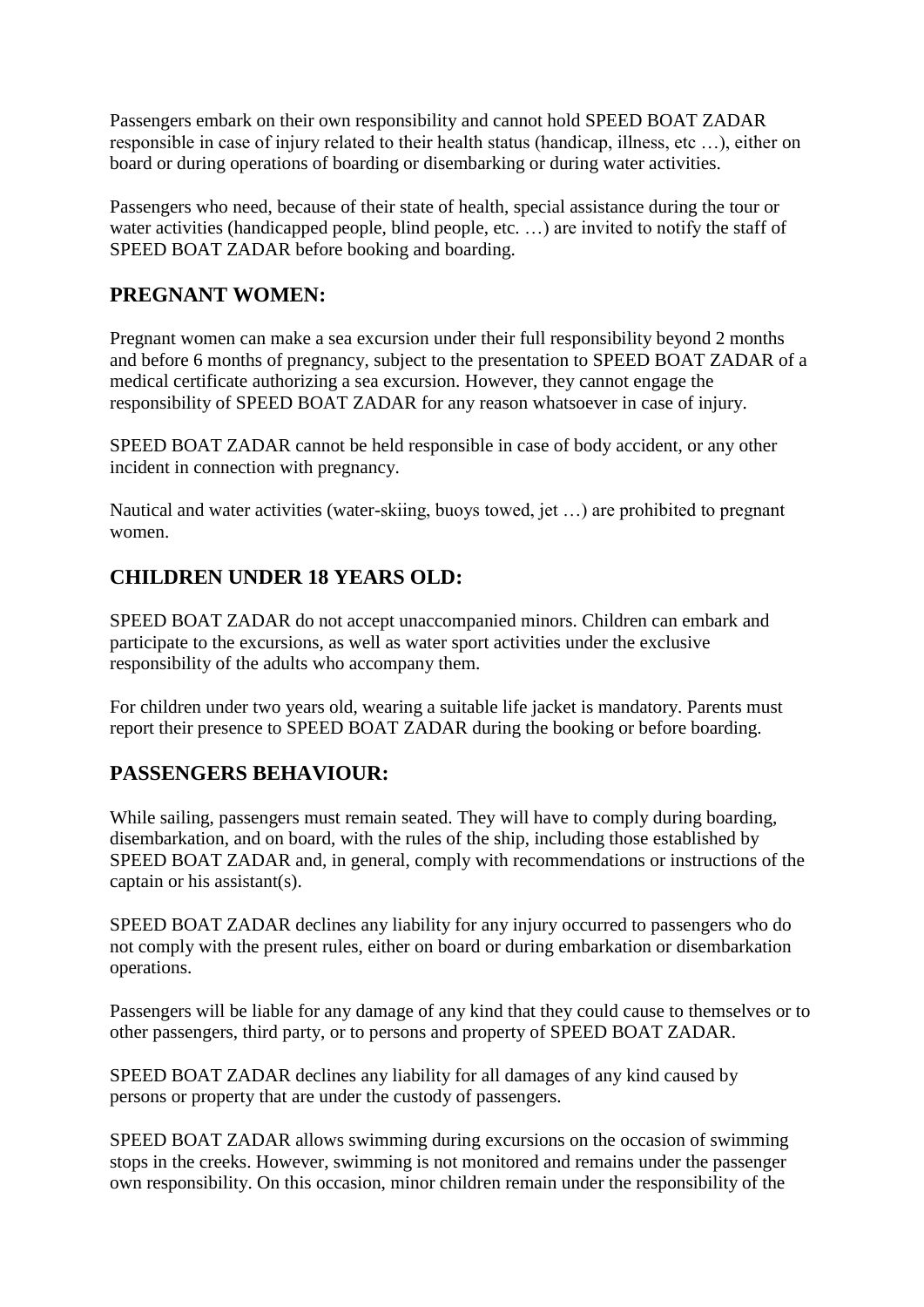adults who accompany them. People who do not know how to swim or swim badly must notify the cabin crew.

SPEED BOAT ZADAR provides passengers with buoys and life jackets.

SPEED BOAT ZADAR disclaims any responsibility for accidents or injuries occurred during swimming.

### **INJURY/DAMAGE:**

Any damage occurred during excursions or water sports and water activities must be reported by the passenger to SPEED BOAT ZADAR before leaving the boat.

In case of damage to themselves and / or to their property (personal items ...), the Passengers must notify the boat's staff. SPEED BOAT ZADAR will fill in together with the passenger(s) a contradictory report before leaving the ship. Should this requirement not be respected, passengers will be presumed to have disembarked safe with property in good condition.

SPEED BOAT ZADAR disclaims any responsibility, unless covered by the Transportation decrees, for injury accidents occurred during navigation, during excursions or water activities, or during embarkation or disembarkation operations in ports of departure or ports of destination, or in the ports of call, or at sea during the swimming.

### **OBJECTS OR PERSONAL EFFECT:**

Passengers can board with their Personal equipment (s) (Camera, Mask snorkel, fins) under their own responsibility.

SPEED BOAT ZADAR disclaims any responsibility for luggage, personal effect(s) or equipment embarked by the passengers, as well as money, jewellery or other valuables which remain, during the excursions and the other activities proposed by SPEED BOAT ZADAR, under the exclusive responsibility of their owners.

## **LOAN OF EQUIPMENT FREE OF CHARGE:**

SPEED BOAT ZADAR puts at the disposal of passengers some free of charge equipment for water sport activities (Diving masks, wind jacket, towel, etc ...).

It is obvious that the malfunction of this equipment does not entitle a passenger to get a refund or discount.

SPEED BOAT ZADAR reserves its right to take legal action against any passenger who has voluntarily damaged the equipment kindly loaned.

### **ORGANIZATION OF FESTIVE EVENING AND EXCURSIONS:**

As part of the tours organized by SPEED BOAT ZADAR the use of alcohol and tobacco, if moderately consumed, is authorized.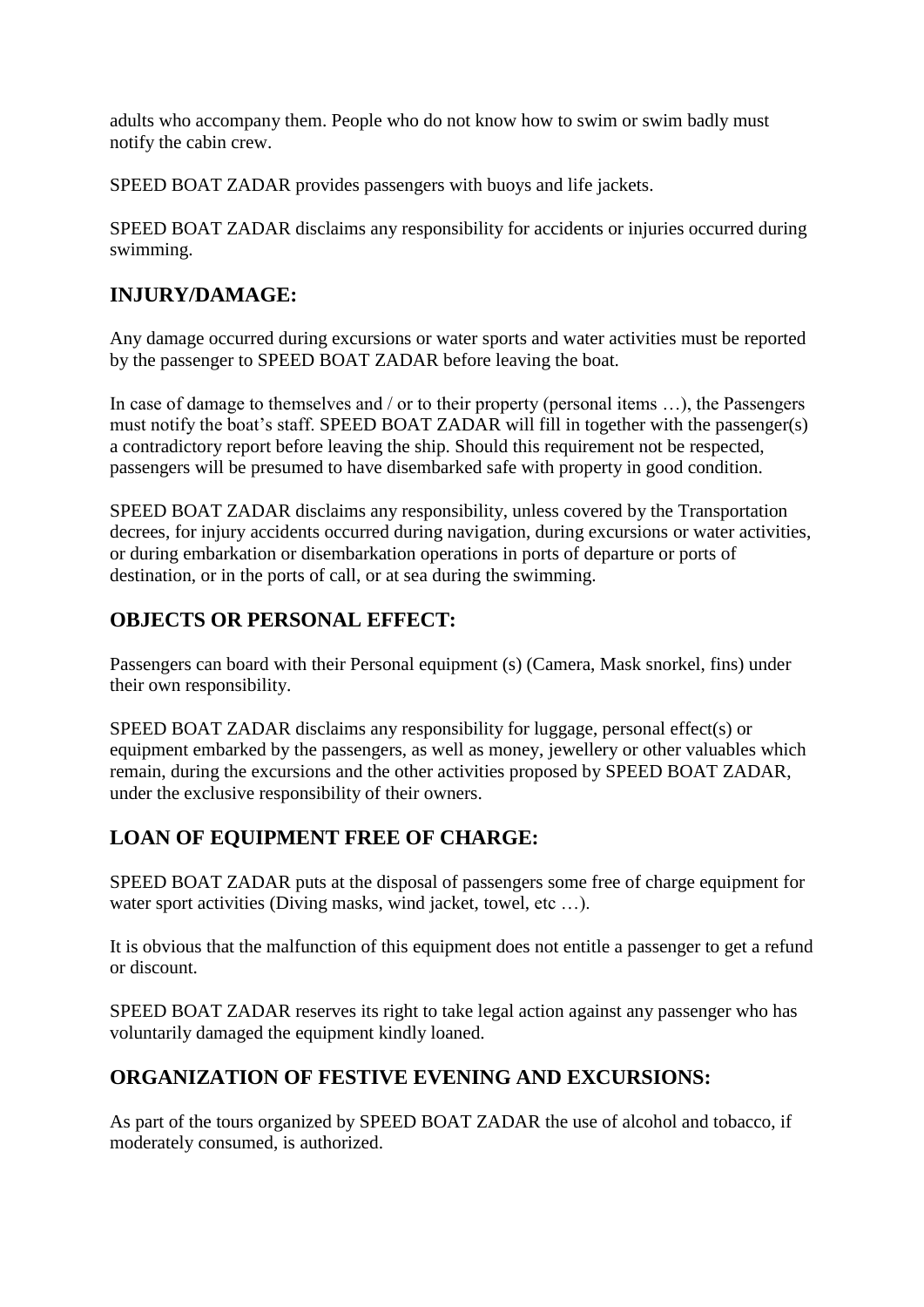For reasons of safety and comfort of passengers, SPEED BOAT ZADAR staff may need to limit or prohibit the consumption of alcohol or tobacco.

SPEED BOAT ZADAR will be authorized to implement all the procedures or constraints necessary related to the passengers who, due to their behaviour, puts at risk a person or a staff member, damage or deteriorate the property owned by SPEED BOAT ZADAR, prevent staff to perform its job, do not comply with the recommendations and instructions of the staff or the captain.

SPEED BOAT ZADAR reserves its right to disembark passengers who, because of their behaviour, put at risk the security, tranquillity, or the comfort of other passengers or staff.

## **FINANCIAL CONDITIONS:**

The descriptions of the services offered on the Site specify, for each service, the benefits included in the price. Prices are quoted in Euros. Usually, our quotations include all taxes, fees and related service costs.

SPEED BOAT ZADAR is a boat rental company which rents out boats with a skipper service. All of our "tours" or "excursions" listed on the website are suggestions on where the skipper can take you with a boat you rent, and the full price which is advertised on this webpage consists of boat rent, skipper fee, fuel consumption.

If payment is not valid, incomplete or non-existent, because of your own responsibility, the sale of our services will be cancelled, with consecutive costs at your expense, and legal action, if appropriate, will be taken against you.

## **CANCELLATION OF YOUR TRIP:**

- 1. By SPEED BOAT ZADAR: If for reasons of bad weather, the excursion cannot take place, you would be completely reimbursed, no fee will be retained.
- 2. By the customer: If for personal reasons you choose to cancel your reservation one month before the excursion date, your deposit (if any) will be refunded and no fee will be charged.
- 3. In case you have to cancel your trip between 15 days and 1 month before the excursion date, your deposit (if any) will not be refunded (with a maximum of 20% of the total amount of the tour).
- 4. In case you have to cancel your trip less than 15 days before the tour date, your payment (if any) will be kept and no refund will be accepted.

## **PHOTOS AND ILLUSTRATIONS:**

SPEED BOAT ZADAR does its utmost to provide photographs and illustrations which give you an overview of selected benefits.

# **PROPOSED ACTIVITIES:**

Some activities proposed by SPEED BOAT ZADAR and described in our website might be cancelled in case of bad weather or other conditions.